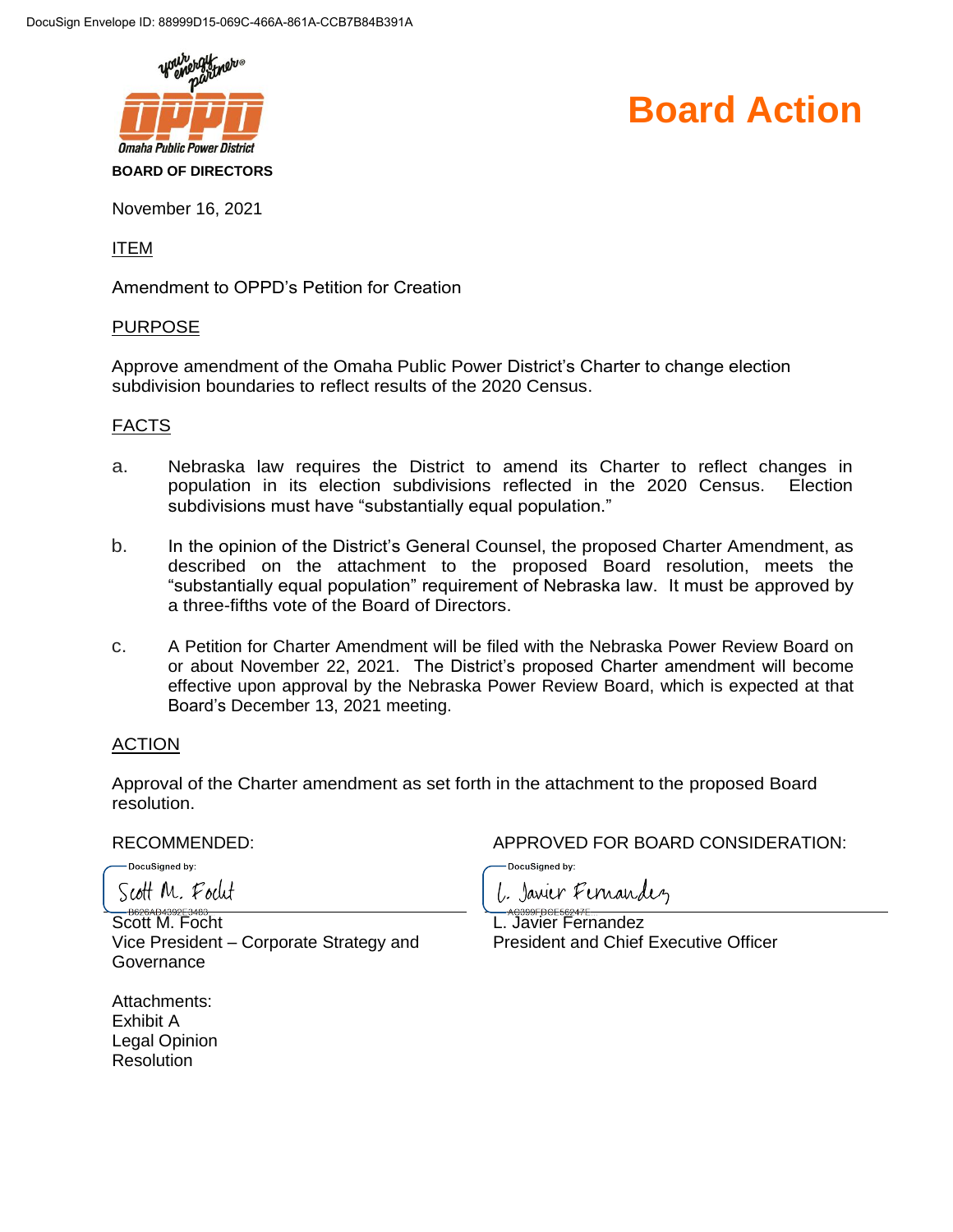# **EXHIBIT A**

# PROPOSED AMENDMENT TO THE PETITION FOR CREATION OF THE OMAHA PUBLIC POWER DISTRICT ("AMENDMENT NO. 8")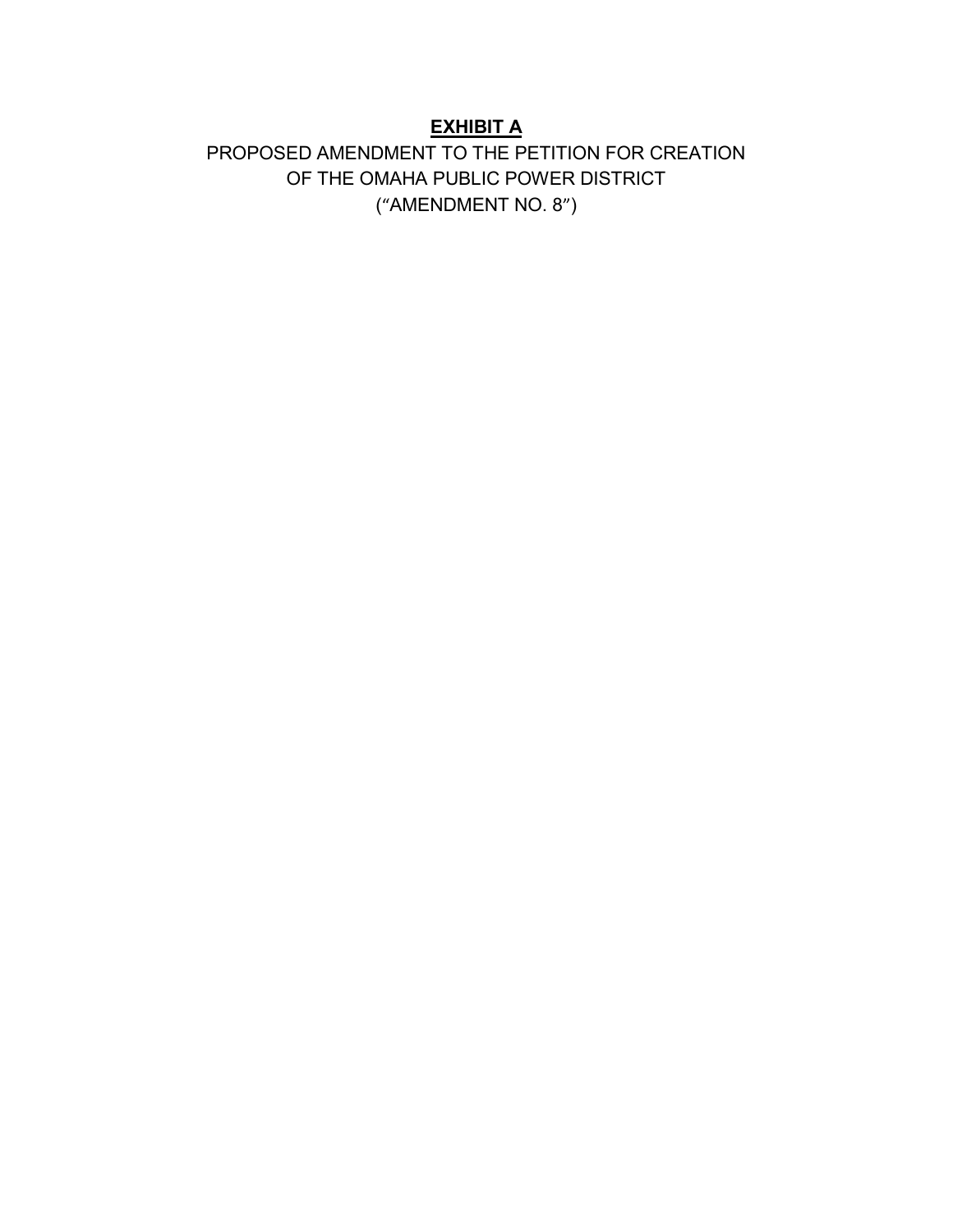Sixth: That the Board of Directors of said District shall consist of eight members who are qualified electors of the District. The territory of the District shall be divided into eight subdivisions for the purpose of nomination and election of directors, which subdivisions are as follows:

SUBDIVISION NO. 1: This subdivision shall be composed and consist of the Voting Ward-Precincts of the County of Douglas, as follows: 6-14, 6-15, 6-16.01, 6-16.02, 6-16.03, 7-01, 7-02.01, 7-02.02, 7-03.01, 7-03.02, 7-04.01, 7-04.02, 7-04.03, 7-05.01, 7-05.02, 7-09, 7-10, 7-11, 7-12, 7-13, 7-14, 7-15.01, 7-15.02, 7-16, 7-17.01, 7-17.02, 7-21, 7-22, 7-24, 7-25, 7-26, 7- 27, 7-28, 8-08.01, 8-08.02, 8-08.03, 8-08.04, 8-08.05, 8-10.01, 8-10.02, 8-10.03, 8-12.01, 8- 12.02, 8-12.03, 8-12.04, 8-12.05, 8-12.06, 8-15.01, 8-15.02, 8-16.01, 8-16.02, 8-16.03, 8-16.04, 8-17, 8-18, 8-19, 8-20, 8-21.01, 8-21.02, 8-21.03, 8-22, 8-23, 8-24.01, 8-24.02, 8-24.03, 8-25, 8- 26, 8-27.01, 8-27.02, 8-28.01, 8-28.02, 8-39.04, 8-39.06, 10, 11, 48, 83, 84, 85, 86, 87, 88, 89, 90, 91, 92, 93, 94, 95, 96, 97, 98, 114, 133, 134, 135, 136, 137, 138, 139, 140, 141, 142, 146, 148, 150, 151, 152, 153, 156, 157, 158, 159, 161, 162, 165, 166, as said Voting Ward-Precincts and Voting Precincts in the County of Douglas may be renamed by the Douglas County Election Commissioner.

SUBDIVISION NO. 2: This subdivision shall be composed and consist of the Voting Ward-Precincts of the County of Douglas, as follows: 3-01, 3-02, 3-03, 3-05, 3-06.01, 3-06.02, 3-07, 3-08, 3-09.01, 3-09.02, 3-11, 3-12, 3-13, 3-14, 3-18.01, 3-18.02, 3-19.01, 3-19.02, 3- 21.01, 3-21.02, 4-01, 4-02.01, 4-02.02, 4-03.01, 4-03.02, 4-04.01, 4-04.02, 4-05.01, 4-05.02, 4- 06, 4-07, 4-09, 4-10, 4-11, 4-13, 4-14, 4-15, 4-16, 4-18, 32, 33, 34, 35, 36, 37, 38, 39, 40, 41, 42, 58, 59, 60, 61, 62, 63, 64, 65, 70, 71, 72, 73, 74, 75, 76, 77, 78, 79, 80, 81, 82, as said Voting Ward-Precincts and Voting Precincts in the County of Douglas may be renamed by the Douglas County Election Commissioner.

SUBDIVISION NO. 3: This subdivision shall be composed and consist of the Voting Ward-Precincts of the County of Sarpy, as follows: 1, 2, 3, 4, 5, 6, 7, 8, 9, 10, 11, 13, 14, 15, 16, 17, 18, 19, 20, 21, 22, 23, 24, 25, 26, 27, 29, 30, 31, 32, 33, 34, 35, 36, 37, 38, 39, 40, 41, 42, 43, 44, 45, as said Voting Ward-Precincts and Voting Precincts in the County of Sarpy may be renamed by the Sarpy County Election Commissioner.

SUBDIVISION NO. 4: This subdivision shall be composed and consist of the Voting Precincts of all that territory within the boundaries of said District located in the County of Cass, County of Otoe, County of Johnson, County of Nemaha, County of Pawnee and County of Richardson, as hereinbefore described in Section Second, and the Voting Precincts of the County of Sarpy, as follows: 44, 12, 13, 24, 26, 28, 34, 32, 35, 41, 46, 47, 48, 49, 50, 51, 52, 53, 54, 55, 56, 57, 58, 59, 60, 61, 62, 63, 64, 65, 66, 67, 68, 69, 70, 71, 72, 73, 74, 75, 76, 77, 78, 79, 80, 81, as said Voting Precincts in such counties may be renamed by their respective Election Commissioners.

SUBDIVISION NO. 5: This subdivision shall be composed and consist of the Voting Ward-Precincts of the County of Douglas, as follows:  $1-10$ ,  $1-11$ ,  $1-12$ ,  $1-13$ ,  $1-15$ ,  $1-16$ ,  $1-$ 18.01, 1-18.02, 1-19.01, 1-19.02, 1-20, 1-21, 1-22, 1-24, 1-25, 3-04, 3-10.01, 3-10.02, 3-15, 3- 16.01, 3-16.02, 3-17.01, 3-17.02, 3-20, 5-01, 5-02, 5-03.01, 5-03.02, 5-23.01, 5-23.02, 6-01, 6- 02.01, 6-02.02, 6-03, 6-04, 6-05, 6- 06, 6-07, 6-08.01, 6-08.02, 6-09, 6-25.01, 6-25.02, 6-26.01, 6-26.02, 6-27, 6-28.02, 7-06, 7-07.01, 7-07.02, 7-08, 7-18, 7-19.01, 7-19.02, 7-20, 7-23, as said Voting Ward-43, 44, 46, 47, 55, 56, 57, 66, 67, 68, 69, 99, 100, 101, 102, 103, 104, 105, 106,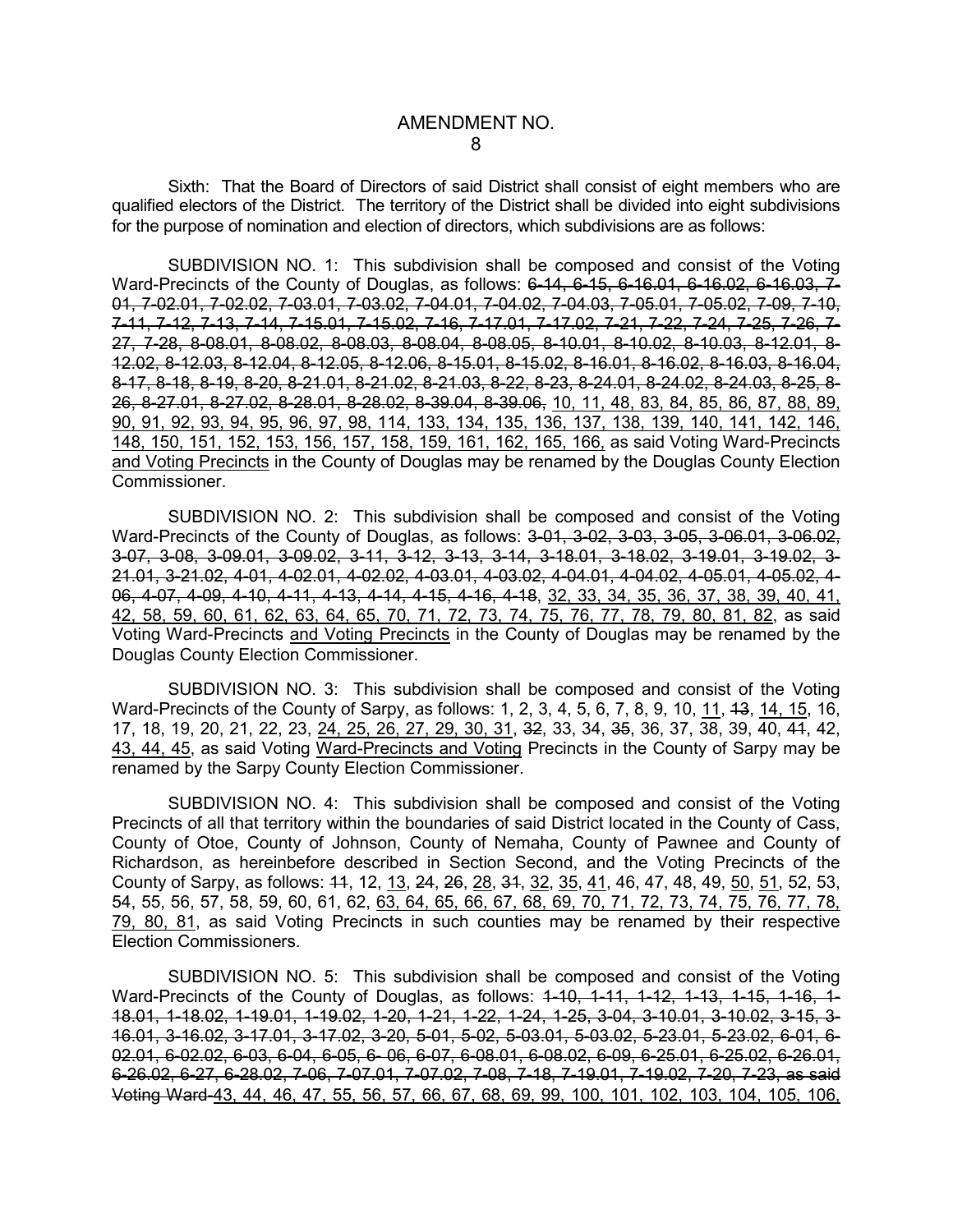107, 108, 109, 110, 111, 112, 113, 115, 116, 117, 118, 119, 120, 121, 122, 123, 124, 125, 126, 127, 128, 131, 132, as said Voting Ward-Precincts and Voting Precincts in the County of Douglas may be renamed by the Douglas County Election Commissioner.

SUBDIVISION NO. 6: This subdivision shall be composed and consist of the Voting Ward-Precincts of the County of Douglas, as follows: 1-01, 1-02.01, 1-02.02, 1-03.01, 1-03.02, 1-04, 1-05, 1-06, 1-07.01, 1-07.02, 1-08, 1-09, 1-14, 1-17, 1-23, 2-01, 2-02, 2-03.01, 2-03.02, 2- 04, 2-05, 2-06, 2-07, 2-08, 2-09, 2-10, 2-11, 2-12.01, 2-12.02, 2-13, 2-14, 2-15, 2-16, 2-17, 2-18, 2-19, 2-20, 2-21, 2-22, 2-23.01, 2-23.02, 8-07.01, 8-07.02, 8-09.01, 8-09.02, 8-09.03, 8-11, as said Voting Ward-1, 2, 3, 4, 5, 6, 7, 8, 9, 12, 13, 14, 15, 16, 17, 18, 19, 20, 21, 22, 23, 24, 25, 26, 27, 28, 29, 30, 31, 45, 49, 50, 51, 52, 53, 54, as said Voting Ward-Precincts and Voting Precincts in the County of Douglas may be renamed by the Douglas County Election Commissioner.

SUBDIVISION NO. 7: This subdivision shall be composed and consist of the Voting Precincts of all that territory within the boundaries of said District located in the County of Dodge, County of Colfax, County of Burt, County of Saunders, and County of Washington, as hereinbefore described in Section Second; the Voting Ward-Precincts Numbers 5-20, 5-21.01, 5-21.02, 5-22, 6-22.01, 6-22.02, 6-23.01, 6-23.02, 6-24, 8-13.01, 8-13.02, 8-13.03, 8-14.01, 8- 14.02, 8-15.03, 8-37, 8-38, 8-39.01, 8-39.02, 8-39.03, 8-39.05, 8-39.07, 8-40, 8-41.01, 8-41.02, 8-41.03, 8-42.01, 8-42.02, 8-42.03, 8-42.04, 8-43, 8-44, 8-45.01, 8-45,02, 8-45.03, 8-46, 8- 47.01, 8-47.02, 8-47.03, 8-47.04, 8-48.01, 8-48.02, 8-48.03, 8-48.04, 8-48.05, 8- 48.06, 8-48.07, in Douglas County, Nebraska; and the Voting Precinct Number 51 in Sarpy County, as said Voting Ward-Precincts and, and the Voting Precincts of the County of Douglas, as follows: 143, 144, 145, 147, 149, 154, 155, 160, 186, 187, 189, 190, 194, 195, 196, 197, 198, 199, 200, 201, 202, 203, 204, 205, 206, 207, 208, 209, as said Voting-Ward Precincts and Voting Precincts in such counties may be renamed by their respective Election Commissioners.

SUBDIVISION NO. 8: This subdivision shall be composed and consist of the Voting Ward-Precincts of the County of Douglas, as follows: 4-08.01, 4-08.02, 4-08.03, 4-12.01, 4-12.02, 4- 12.03, 4-12.04, 4-17.01, 4-17.02, 5-04.01, 5-04.02, 5-05.01, 5-05.02, 5-06.01, 5-06.02, 5-07.01, 5- 07.02, 5-08, 5-09, 5-10.01, 5-10.02, 5-11, 5-12, 5-13.01, 5-13.02, 5-14, 5-15, 5-16, 5-17, 5-18, 5- 19, 5-24.01, 5-24.02, 5-24.03, 5-25.01, 5-25.02, 5-26, 5-27, 6-10.01, 6-10.02, 6-11, 6-12, 6-13.01, 6-13.02, 6-17, 6-18, 6-19.01, 6-19.02, 6-20, 6-21, 6-28.01, 6-29, 8-01, 8-02, 8-03, 8-04, 8-05, 8-06, 8-27.03, 8-29, 8-30, 8-31, 8-32, 8-33, 8-34, 8-35, 8-36, 129, 130, 163, 164, 167, 168, 169, 170, 171, 172, 173, 174, 175, 176, 177, 178, 179, 180, 181, 182, 183, 184, 185, 188, 191, 192, 193, 210, 211, 212, 213, 214, 215, 216, 217, 218, 219, 220, 221, 222, 223, 224, 225, 226, 227, 228, as said Voting Ward-Precincts and Voting Precincts in the County of Douglas may be renamed by the Douglas County Election Commissioner.

One member of the Board of Directors of the District shall be nominated and elected from each subdivision. The qualified electors of each subdivision may only cast their ballots for candidates for directors to be elected from such subdivision.

The members of the Board of Directors shall be divided into three groups. Group No. I shall consist of three members who shall be qualified electors of Subdivisions 1, 2, and 3. Group No. II shall consist of two members who shall be qualified electors of Subdivisions 4 and 5. Group No. III shall consist of three members who shall be qualified electors of Subdivisions 6, 7, and 8.

The name, address and subdivision of the eight directors of the District are as follows: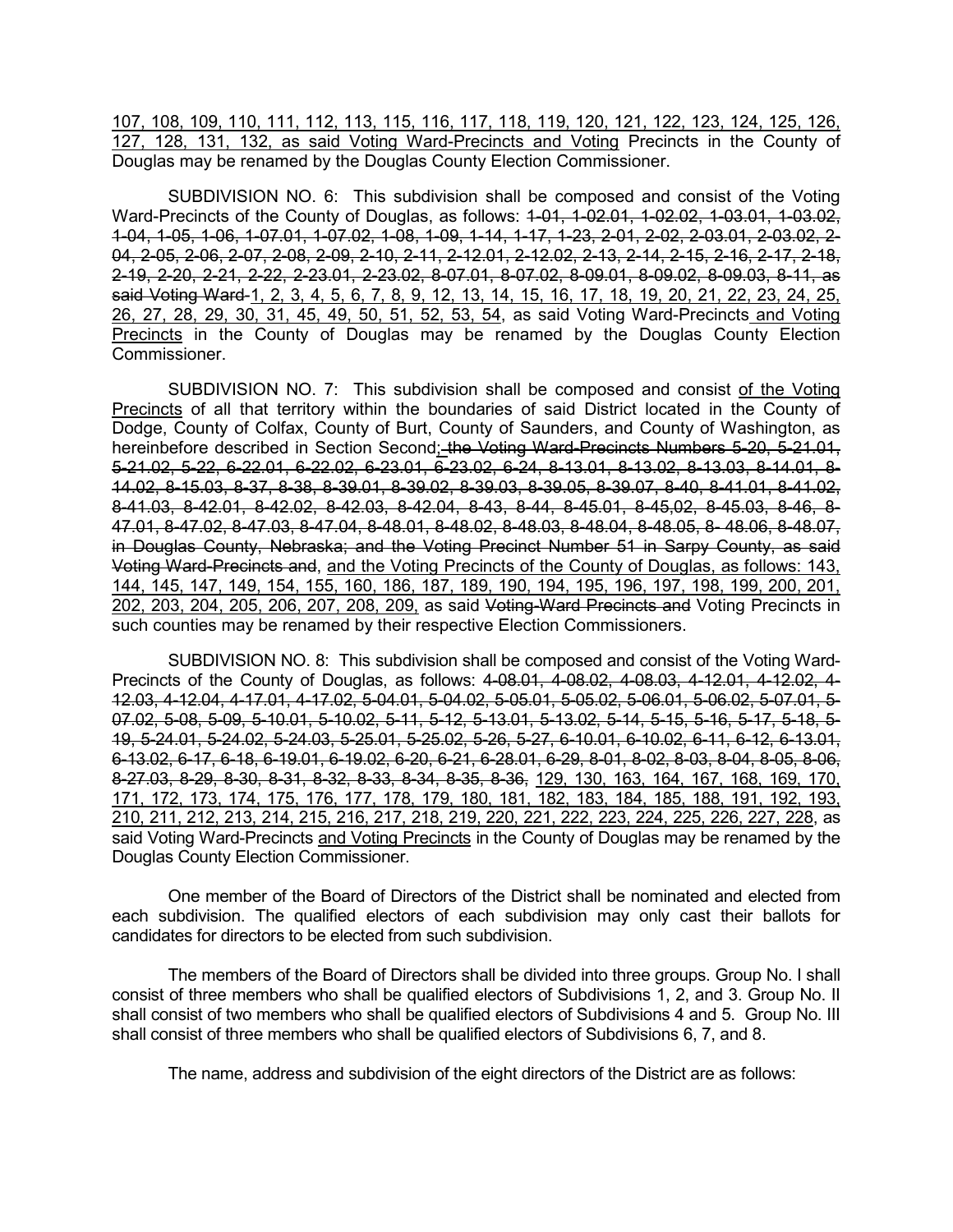| Name                      | <b>Group No</b> | <b>Post Office</b> | <b>Subdivision</b> |
|---------------------------|-----------------|--------------------|--------------------|
| D.D. Weber                |                 | Omaha              |                    |
| A. L. McGuire             |                 | Omaha              |                    |
| <del>T.W. Gay</del>       |                 | Papillion          | 3                  |
| F.J. Ulrich               |                 | Louisville         | 4                  |
| <del>J.K. Green</del>     |                 | Omaha              | 5                  |
| T.S. Barrett              | Ш               | Omaha              | 6                  |
| M.A. Mines                | Ш               | <del>Blair —</del> |                    |
| <del>M.J.</del> Cavanaugh | Ш               | Omaha              | 8                  |
|                           |                 |                    |                    |
|                           |                 |                    |                    |
| Name                      | <b>Group No</b> | <b>Post Office</b> | <b>Subdivision</b> |
| Amanda Bogner             |                 | Omaha              |                    |
| Sara Howard               |                 | Omaha              | 2                  |
| <b>Mary Spurgeon</b>      |                 | <b>Bellevue</b>    | 3                  |
| Rick Yoder                |                 | <b>Murray</b>      | 4                  |
| Craig Moody               |                 | Omaha              | 5                  |
| <b>Eric Williams</b>      | Ш               | Omaha              | 6                  |
| Janece Mollhoff           | Ш               | <b>Ashland</b>     |                    |

Each of the directors, designated as belonging to Group No. I, shall hold office until his or her successor is elected at the General State Election in November of 2014 2026 and is qualified by law, each of the directors, designated as Group No. II, shall hold office until his or her successor is elected at the General State Election in November of 2016 2022 and is qualified by law; and each of the directors designated as belonging to Group No. III, shall hold office until his or her successor is elected at the General State Election in November of 2018 2024 and is qualified by law.

Each successor shall be elected for a term of six years and until his or her successor is elected and qualified as provided by law.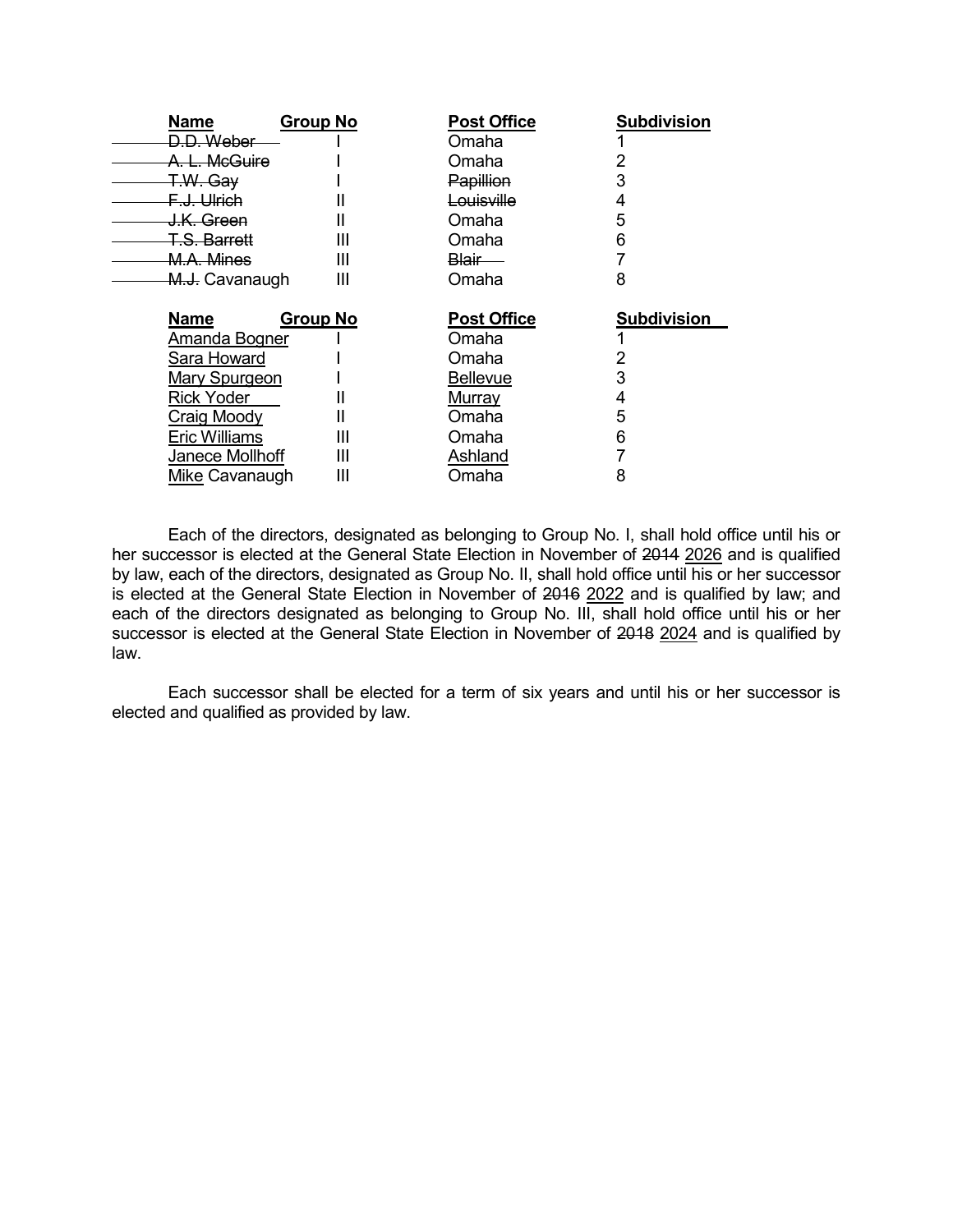

**FRASER STRYKER PCLLO LAWYERS 500 ENERGY PLAZA 409 SOUTH 17TH STREET** OMAHA, NEBRASKA 68102-2663 TELEPHONE 402.341.6000 TELEFAX 402.341.8290 WWW.FRASERSTRYKER.COM

**STEPHEN M. BRUCKNER DIRECT DIAL: 402.978.5225** SBRUCKNER@FRASERSTRYKER.COM

November 15, 2021

**Omaha Public Power District Board of Directors** 444 South 16th Street Omaha, NE 68102

> Opinion of General Counsel | 2020 Redistricting RE:

The Omaha Public Power District ("OPPD" or "District") is required to adjust its Board of Directors' election subdivisions, based on the results of the 2020 federal decennial census. The Board of Directors has been presented with election subdivision maps depicting the revised subdivisions and a proposed amendment to the District's Petition for Creation ("Charter") that describes the revised subdivisions. The Board of Directors is required by statute to approve the revised election subdivisions as an amendment to the District's Charter.

It is my opinion as General Counsel for OPPD that the proposed election subdivisions (shown in the above-referenced maps and the amendment to the Charter attached as Exhibit A to the proposed Board Resolution) meet the requirements of Nebraska law in that they are compact and contiguous; follow county lines wherever practicable; are of substantially equal population to the number of electors in such other District subdivisions; and follow the precinct lines created by the election commissioner or county clerks of the counties in the District's service territory.

Very traly yours ephen M. Bruckner

**FOR THE FIRM** 

**SMB** 

2698070 v1